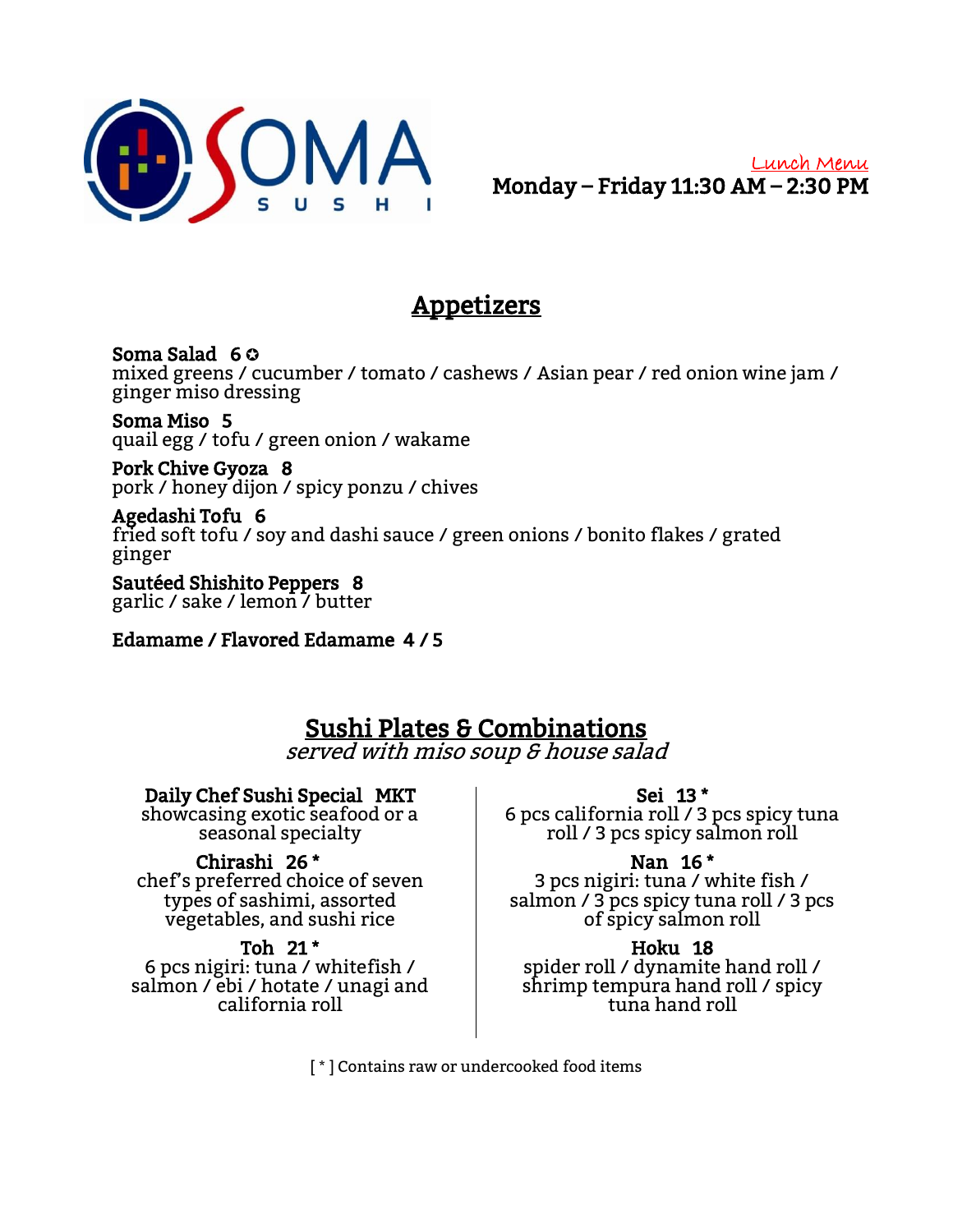### Lunch Specialty Ī

#### Poke Bowl Trio & Miso 17 \*

tuna / salmon / yellowtail / ginger / soy / green onion / sesame / furikake / kizami nori / avocado / seaweed salad / fukujinzuke / rakkyo / bed of sushi rice

# Spicy Sashimi Bi-Bim-Bab & Miso  $18$  /s/  $^{\star}$

salmon / tuna / white fish / mixed green / masago / yuzu cho-jang / sesame / nori / bed of sushi rice

### Hiyashi Chuka (cold noodle) 14

pork belly / menma / pickled cucumber / pickled radish / kizami shoga / sesame / shiso / green onion

## Tempura 15

three pieces shrimp / assorted vegetables

## Texas Wagyu Beef Bowl 19

Akaushi short rib / fried egg / onions / mushrooms / garlic soy / pickled ginger / green onions / rice

### Ramen / Udon

Spicy Tonkotsu Ramen (Japanese traditional – style) 17  $\odot$  [s] pork & chicken broth / pork belly / pickled ginger / wakame / bamboo shoots / micro cilantro /egg / spicy seasoning / sesame seeds

#### Spicy Miso Ramen *(Miso Base)* 15 ↔ *[s]*

braised pork / ajitama / bamboo shoots / green onions / spinach / wakame

### Texas Ramen (Shoyu – Tonkotsu Base) 17

local farm pork and chicken broth / pork belly / corn / green onions / spinach / wakame / chili thread / cilantro / egg

Garden Ramen *(Shiitake – Kombu base)* 14 *vegan* tofu / portabella / pickled shimeji / green onions / spinach / wakame / cilantro

# Shrimp Tempura Udon 15

udon noodle / shrimp tempura / fish cake / green onions / spinach / wakame

### Seafood Ramen 19 ✪

lump crab / clams / shrimp / egg noodles / wakame / green onion / micro cilantro / red ginger / Japanese pepper

Soma Bento Box served with miso soup and salad traditional multi-course lunch with agedashi tofu, seaweed salad, 3 piece sushi roll, and dessert

Sashimi Bento 18 \* 3 pc tuna / 2 pc salmon / 2 pc white fish

 Shrimp Tempura Bento 15 3 pieces of battered shrimp with vegetables

 Salmon Bento 17 salmon teriyaki with salad with yuzu vinaigrette Chicken Teriyaki Bento 15

chicken teriyaki / mushrooms / onions / rice

 Yakiniku Beef Bento 18 sliced and seared NY strip / onions / pickled ginger / soy / over a bed of rice

> ✪ Contains Nuts  $[s]$ Indicates item is spicy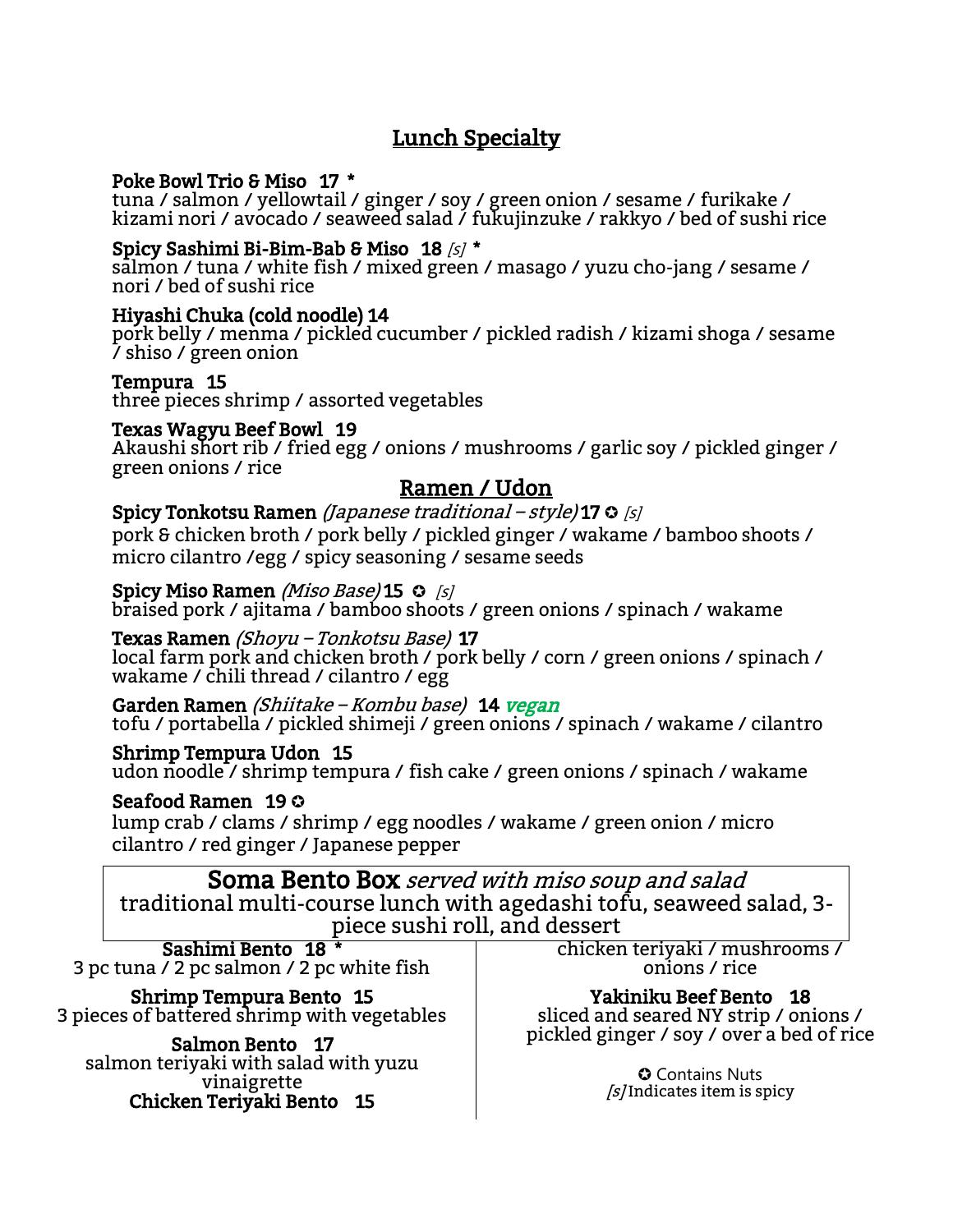# Nigiri Sushi and Sashimi

price per piece

\* Tuna – Maguro 5 \* Peppercorn Tuna 5 \* Fresh Salmon – Sake 4 \* Fresh Salmon Belly 4.50 \* Peppercorn Salmon 4.50 Smoked Salmon 4.50 \* Japanese Sea Bream – Madai 6 \* Yellowtail – Hamachi 5 \* Yellowtail Belly 5.50 Fresh Water Eel – Unagi 4.50 \* Flying Fish Roe – Tobiko 3.50 \* Salmon Roe – Ikura 5 \*Alaskan King Crab – Tarabagani MKT Octopus – Tako 3.5 \*Squid – Ika 2.5 \* Diver Scallop (Whole) – Hotate 4 \* Spicy Scallop (Chopped) 4 Black Tiger Prawn – Ebi 3.50

### \*\*Traditional Rolls and Hand Rolls are available upon request. Please ask your server for more details.

\*Consuming raw or undercooked meats, poultry, seafood, shellfish, eggs, or unpasteurized milk may increase your risk of foodborne illness.

✪ Contains Nuts  $[s]$  Indicates item is spicy [\*] Contains raw or undercooked food items

# Soma Specials

#### Ĩ \*Chirashi 44

11 kinds of premium sashimi (20pcs) over a bed of sushi rice and pickled vegetables

## \*Sashimi Pentagon 44

Tuna / salmon / yellowtail / hotate / kanpachi / accompanied by trio of sauces (4pieces each)

\*Sushi & Roll Medley 5 / 8 / 10 pieces 24 / 36 / 44 chef's choice pieces of nigiri and Spicy Salmon or Spicy Tuna roll

## \*Chef's Choice Omakase MKT

assortment of chef's preferred premium cuts of the day

## Premium Selection

price per piece \*\*Prices and availability may vary with the season

- \* Akami –Blue Fin Tuna 7
- \* Chu-Toro Medium Fatty Tuna MKT
- \* O-Toro Blue Fin Tuna Belly MKT
- \* New Zealand King Salmon 6
- Ahi Tuna w/ Truffle Shoyu & Scallion 6
- \* Yellowtail, Foie Gras & Asian Pear Jam 10
- \* Sweet Shrimp Ama Ebi 6
- House Marinated Masaba Mackerel  $6$
- Kinmedai Goldeneye Snapper 8
- \* Kampachi Amberjack 5
- \* Santa Barbara Uni Sea Urchin MKT
- \* Japanese Uni Sea Urchin MKT
- Aka Mutsu Sea Perch 11

#### Fresh Grated Wasabi 8

I

Ask your server about today's featured sushi and sashimi